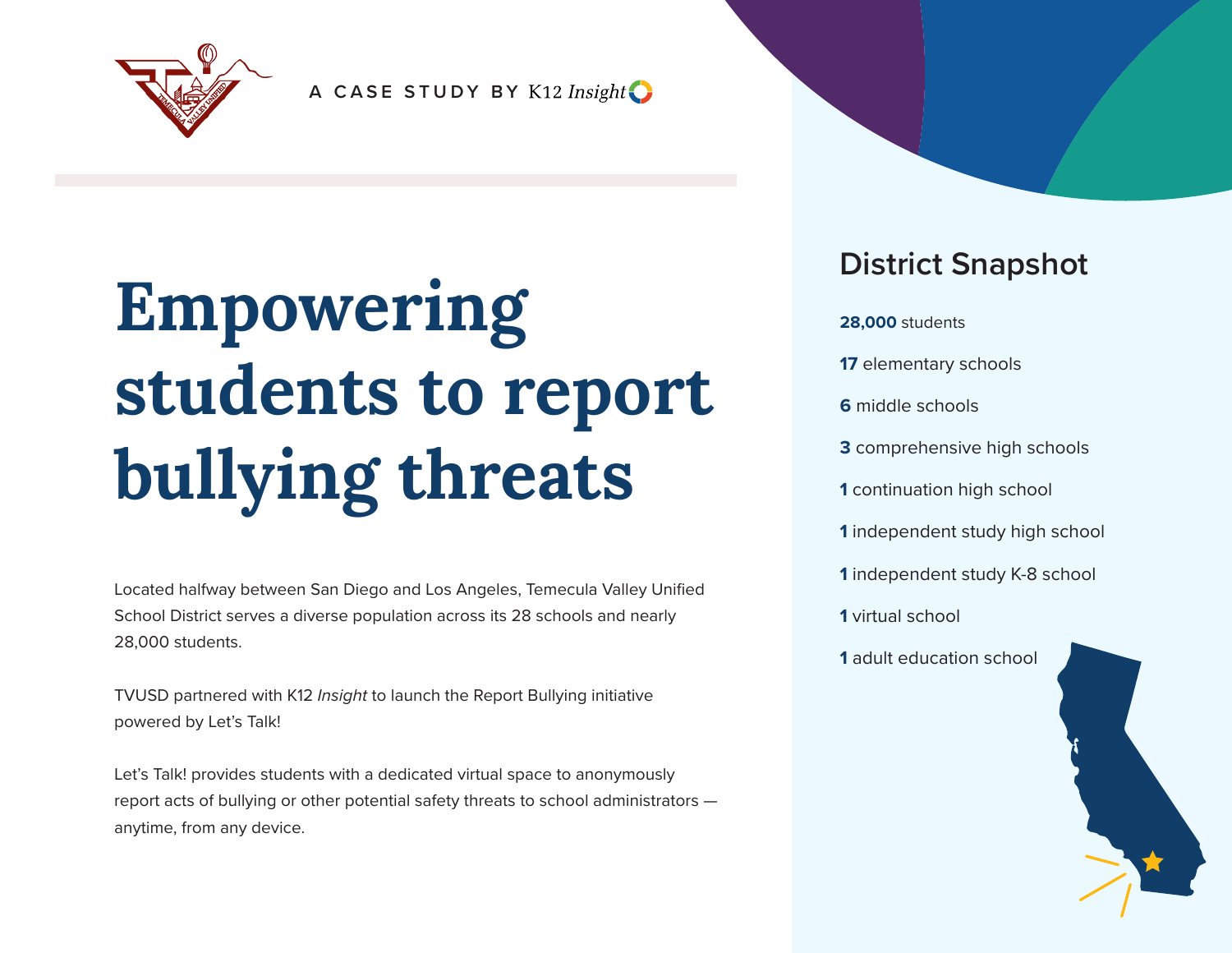

### **Preventing crises by listening**

The K-12 environment has drastically shifted — with more safety and mental health concerns than ever before.

School leaders are working around the clock to keep up with the ever-changing education environment as endless questions, concerns, and requests pour in from every direction. Amid the chaos is a significant risk: All it takes is one missed at-risk student to change everything.

TVUSD launched Let's Talk! — the only customer experience and intelligence platform purpose-built for education — in 2017 to support its Because Nice Matters bullying campaign.

Let's Talk! gives students, families, teachers, and staff a safe, reliable way to report incidents and safety concerns, and serves as an early warning system to help administrators prevent serious issues.

"Our leadership has a real passion for wanting to hear from the community and find opportunities to engage with our parents in the 21st-century environment," said Laura Boss, former TVUSD public information officer.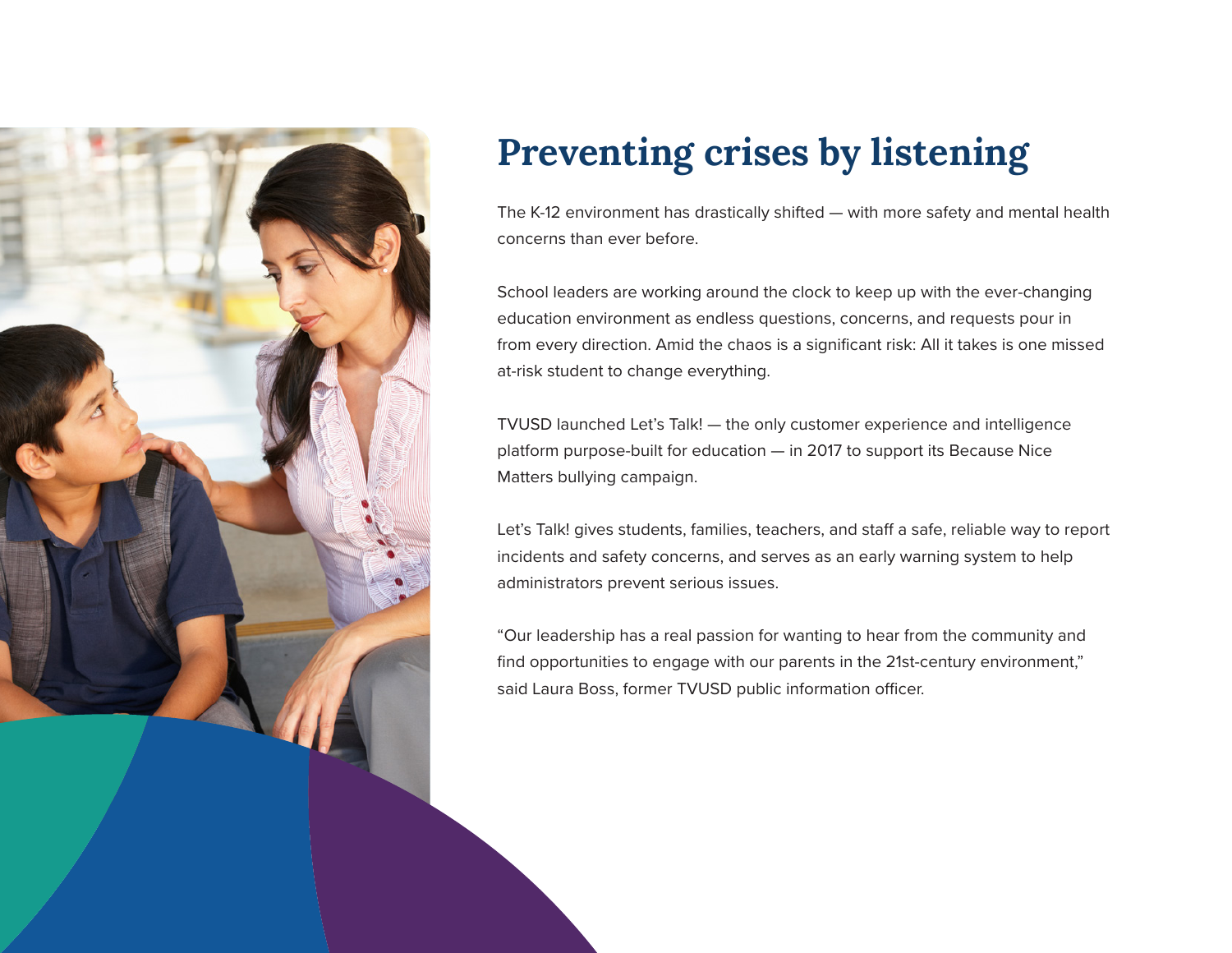#### **Students taking action**

When a TVUSD student saw a social media post after school suggesting a classmate was contemplating suicide, they quickly submitted the concern using the Report Bullying interest area within Let's Talk! on the district's website.

Boss received the critical alert within seconds. She immediately notified the district's school resource team and the student's parents.

Days after, another tip was submitted — potentially saving another life.

"It was a sigh of relief we had something in place — an outlet somebody could use to report something like this," Boss said. "I'm proud of the students who felt comfortable and safe in coming and reporting this."

While anonymous reporting is an option within Let's Talk!, these students were comfortable sharing their contact information — which can be helpful when administrators need more details to take action. For students, using an online platform is less intimidating than talking to an adult.

Let's Talk! provides an avenue for two-way communication from a variety of channels, including text message, mobile-responsive web pages, mobile app, and more.

## **1 in 5 students are bullied**

**Pacer**

**Suicide is the**

**2nd leading cause of death among young people**

**National Institute of Mental Health**

#### **Bullying victims are up to**

**9x more likely to consider suicide**

**parents.com**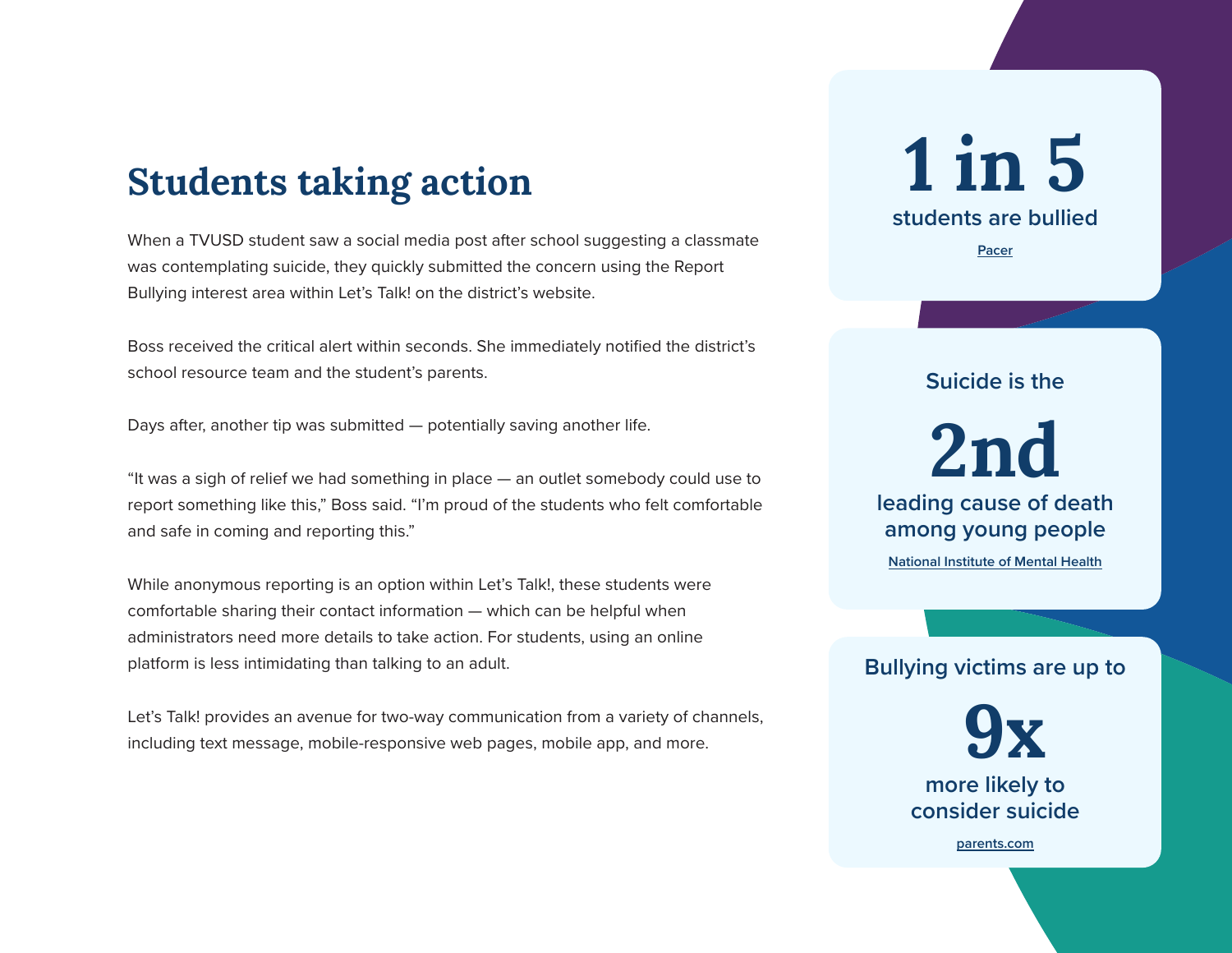# **1,130+**

**dialogues submitted to report bullying or threats since January 2017**

Since 2017, TVUSD has received more than 1,130 inquiries regarding bullying tips and concerns of threats from students in Let's Talk! each of which is routed immediately to the right team member for investigation and follow up.

Using Let's Talk! dashboard, administrators can understand how many reports are coming in, how quickly they are addressed, and who is handling each unique situation. The platform also allows teachers and staff to collaborate on responses.

"District leadership cannot personally take on every piece or layer of the incident process that might occur, but this gives them an opportunity to always be in the loop," Boss said. "They know exactly who is taking care of it, what the status is, and what the end result is."

By bringing Let's Talk! into the community, stakeholders — especially students — know they can trust district administrators to listen and take action.

**1,063 unique customers who have submitted dialogues**